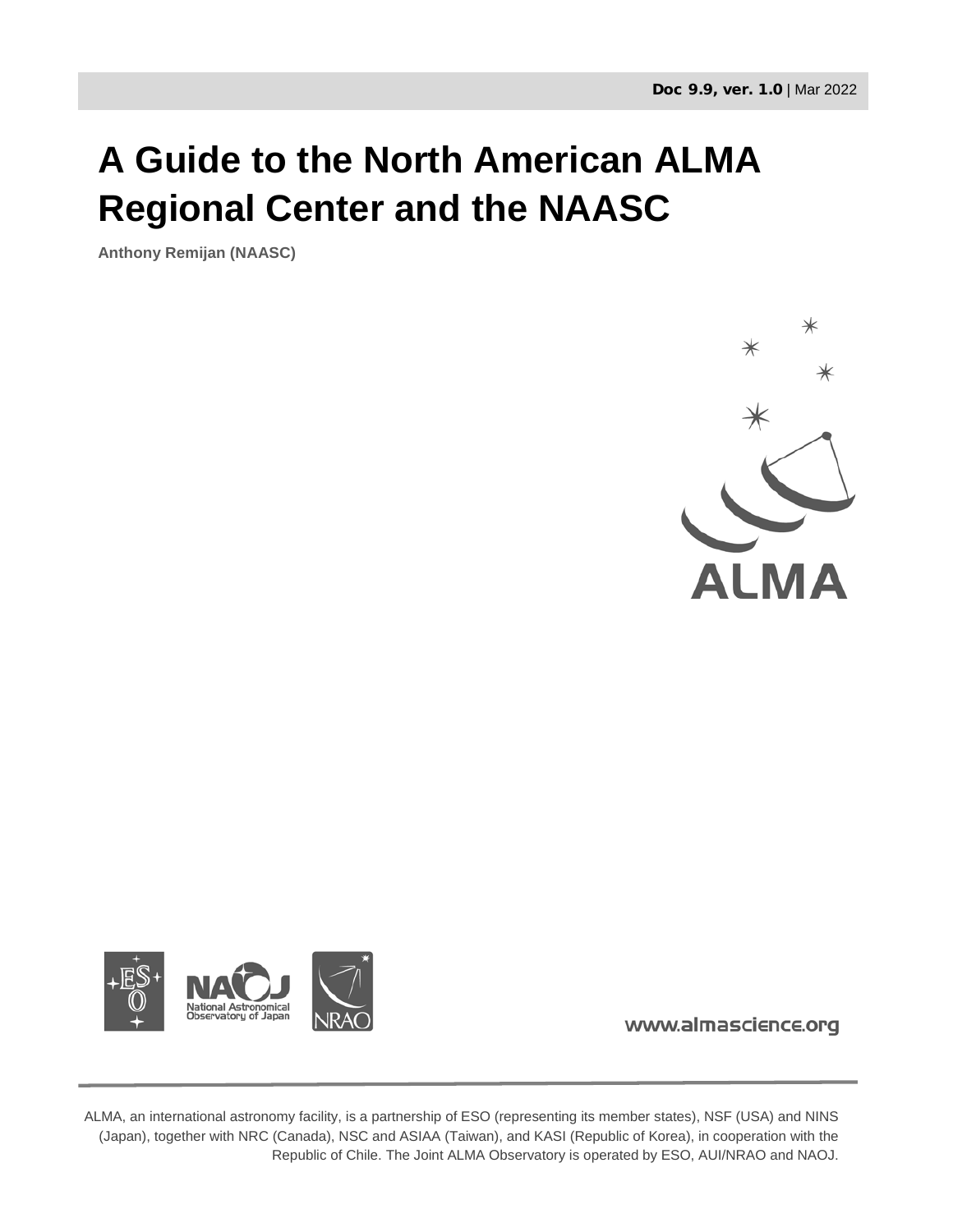For further information or to comment on this document, please contact your regional Helpdesk through the ALMA User Portal at **www.almascience.org**. Helpdesk tickets will be directed to the appropriate ALMA Regional Center at ESO, NAOJ or NRAO.

# **Revision History:**

| <b>Version</b> | <b>Date</b> | <b>Editors</b> |                 |
|----------------|-------------|----------------|-----------------|
| 1.0            |             | Mar 03, 2022   | Anthony Remijan |
|                |             |                |                 |

## **Contributors**

Gerald Schieven, Millimetre Astronomy Group, NRC Herzberg, Astronomy & Astrophysics Programs Sebastian Nikischer, NA ARC Administrative Assistant Loreto Barcos Munoz, NAASC Assistant Scientist Adele Plunkett, NAASC Assistant Scientist

In publications, please refer to this document as:

**A. Remijan , 2022, "A Guide to the North American ALMA Regional Center and the NAASC", v1.0, ALMA**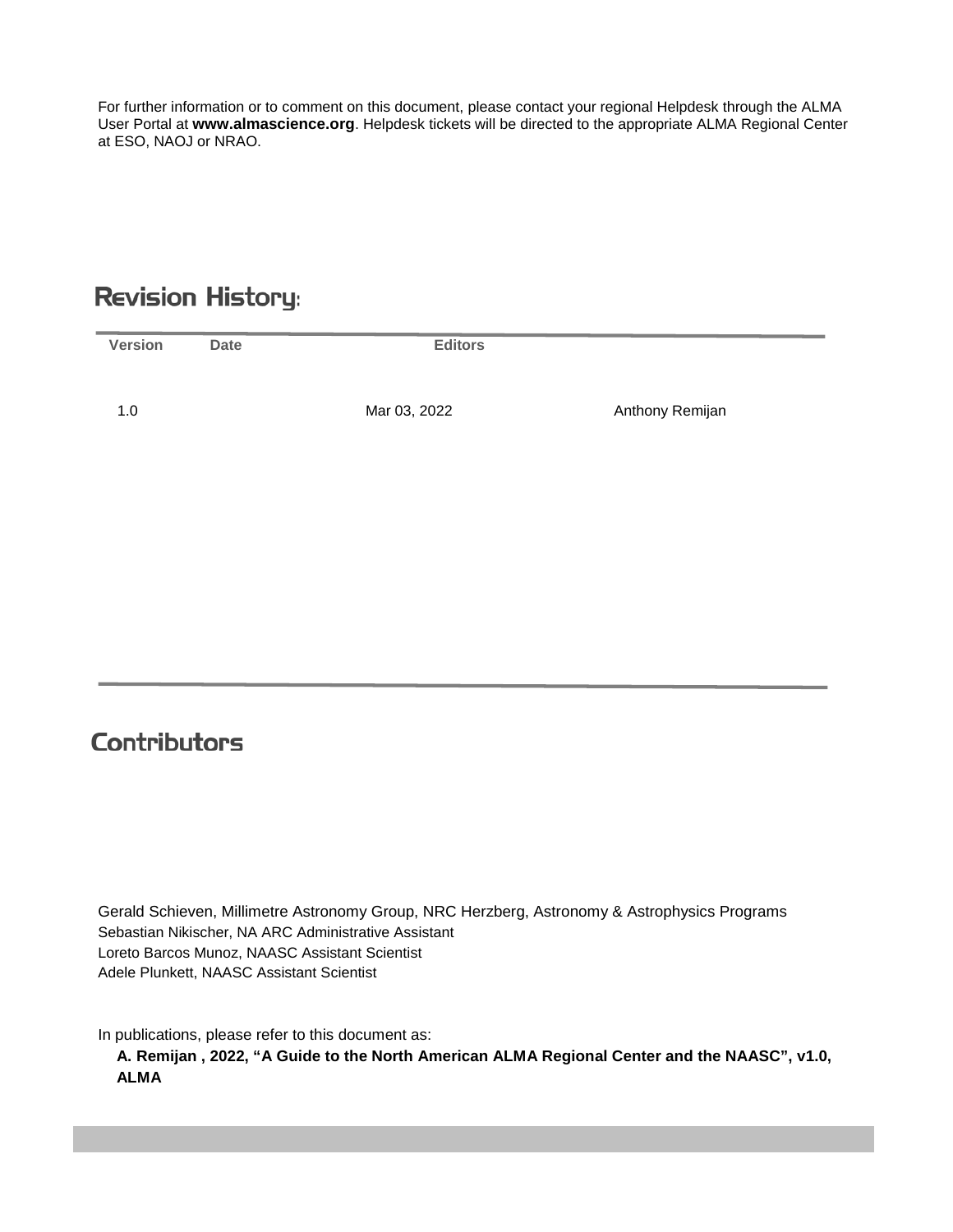## **Table of Contents**

| $\mathbf{2}$                                                                       |
|------------------------------------------------------------------------------------|
| $\overline{2}$                                                                     |
| 3                                                                                  |
| 3                                                                                  |
| 5                                                                                  |
| 5                                                                                  |
| 6                                                                                  |
| 7                                                                                  |
| 7                                                                                  |
| 8                                                                                  |
| Learning about ALMA: Documentation, Workshops, and Community Days<br>8             |
| 9                                                                                  |
| 10                                                                                 |
| 10                                                                                 |
| 11                                                                                 |
| 12                                                                                 |
| 12                                                                                 |
| 13                                                                                 |
| 13                                                                                 |
| 13                                                                                 |
| NAASC Participation and Initiatives in the Office of Diversity and Inclusion (ODI) |
| 16                                                                                 |
| 17                                                                                 |
|                                                                                    |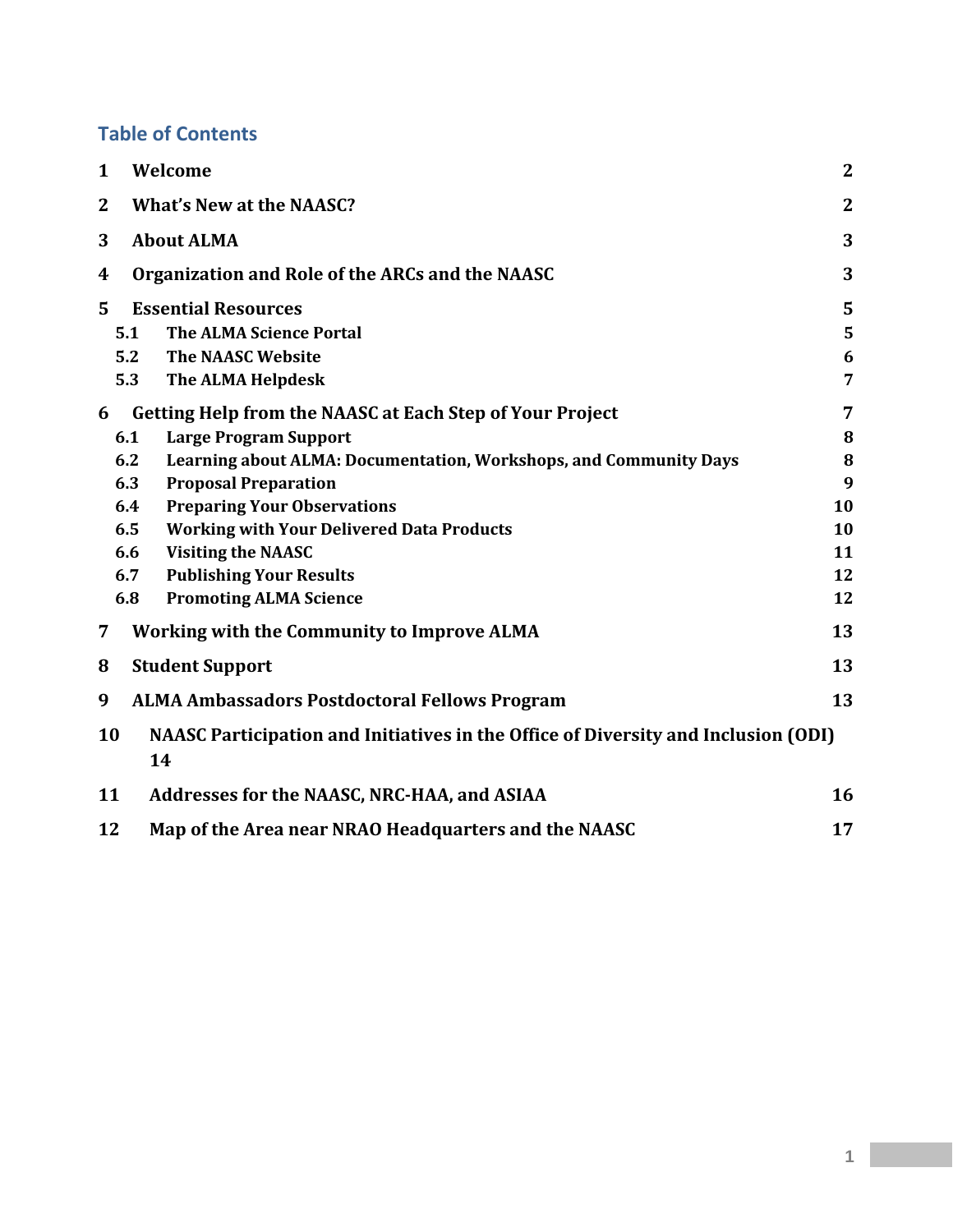## <span id="page-3-0"></span>**1 Welcome**

Welcome to North America ALMA Regional Science Center at the North American ALMA Science Center (NAASC), headquartered at 520 Edgemont Rd., Charlottesville, VA 22903, United States of America. The NAASC is a multinational institution that works to provide the scientific community of North America (NA) access to the Atacama Large Millimeter/Submillimeter Array (ALMA). Through the NAASC, we provide outreach services to our peers including visiting scholars, graduate, and undergraduate students and postdocs, underrepresented minorities, and other inquisitive parties interested in ALMA science and outreach. The NAASC also facilitates many private and public training events to the international community. The NAASC welcomes you to visit and learn about what we do and what we have to offer to the scientific community. The NAASC is operated by the National



**Anthony Remijan (NA ARC Manager – right) and Neil Phillips (ESO – left) at the AOS.**

Radio Astronomy Observatory (NRAO) in Charlottesville, Virginia, in collaboration with Canada's National Research Council Herzberg Astronomy and Astrophysics Research Centre (NRC Herzberg), and the National Science Council (NSC) of Taiwan. The NAASC supports the science use of ALMA by astronomers in North America and Taiwan and supports research and development for future ALMA upgrades.

The following websites provide additional information on ALMA and the NAASC, and connect users to resources and tools they will need to use the ALMA observatory.

The ALMA Helpdesk, which is also linked from the Science Portal and the NAASC website

The ALMA Science Portal **[http://almascience.nrao.edu](http://almascience.nrao.edu/)** 

The NAASC website <http://science.nrao.edu/facilities/alma>

[https://help.almascience.org](https://help.almascience.org/)

The NRC ALMA website [https://nrc.canada.ca/en/research](https://nrc.canada.ca/en/research-development/research-collaboration/research-centres/herzberg-astronomy-astrophysics-research-centre)[development/research-collaboration/research](https://nrc.canada.ca/en/research-development/research-collaboration/research-centres/herzberg-astronomy-astrophysics-research-centre)[centres/herzberg-astronomy-astrophysics](https://nrc.canada.ca/en/research-development/research-collaboration/research-centres/herzberg-astronomy-astrophysics-research-centre)[research-centre](https://nrc.canada.ca/en/research-development/research-collaboration/research-centres/herzberg-astronomy-astrophysics-research-centre)

<span id="page-3-1"></span>The Taiwanese ALMA website [http://www.asiaa.sinica.edu.tw](http://www.asiaa.sinica.edu.tw/)

## **2 What's New at the NAASC?**

Below is new information for NA ALMA Community regarding Operations at the North American ALMA Science Center (NAASC):

- All PIs, but especially Large Program PIs, are encouraged to review Section 6.1 of this document Large Program Support to review what support services are available from proposal preparation to data delivery and analysis that can be included in the ALMA Large Program Data Management Plan.
- The NAASC has adopted virtual face-to-face meetings, visits and workshops. In addition, users may now request a "NAASC Chat" through the face-to-face department of the ALMA Helpdesk. NAASC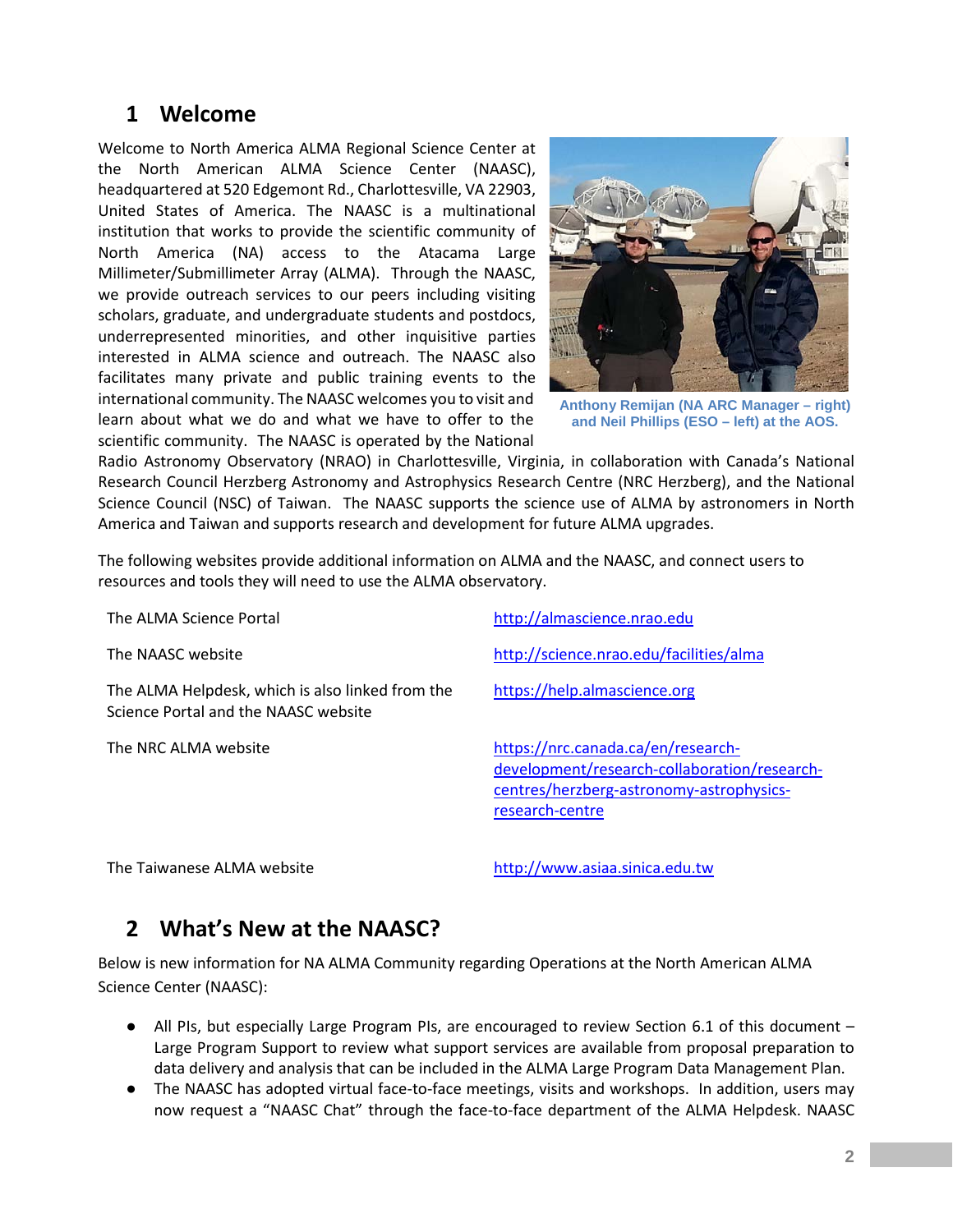Chats are an opportunity for a user to interact with NAASC staff members at a dedicated time without committing to a multi-day f2f visit but may need more assistance than what can be obtained through a Helpdesk Ticket.

- While many of the services offered below will continue to be offered in person when it is deemed safe to do so, virtual options are offered, and may continue to be offered, for many of our services including face-to-face visits, ALMA Ambassador events, training workshops and virtual meetings. Visit the NAASC website for more information on any/all of these events.
- The NRAO Science Ready Data Products (SRDP) initiative now provides on-demand generation of calibrated measurement sets for data from Cycle 5 to present. It also provides the ability for users to request re-imaging of data products via the ALMA User-Defined Imaging (AUDI). More information on SRDP and AUDI can be found at[: https://science.nrao.edu/srdp;](https://science.nrao.edu/srdp) requests for calibration measurement sets and re-imaging can be done at: **[data.nrao.edu](https://data.nrao.edu/)**.
- The face-to-face visitor program supports data reduction visits, visiting scientists, and sabbatical visits, including those who would like to come for archival research. Visitors are welcome to join us at NRAO headquarters in Charlottesville, VA, or, at any time, investigators can request a virtual f2f visit. If you need any help in preparing proposals, reducing data, or help finishing writing up an ALMA paper, consider signing up for a face-to-fact visit to work closely with our data analysts and scientific staff. For more information and to request a visit, please see[:](https://science.nrao.edu/facilities/alma/visits) <https://science.nrao.edu/facilities/alma/visits> and submit a ticket to the face-to-face visits department of the ALMA Helpdesk.
- NRAO and the ALMA Observatory have Twitter feeds that provide news, updates and highlights. NRAO also includes updates and news from ALMA and the NAASC on its Twitter feed. If you haven't already done so, sign up on Twitter to follow @TheNRAO and @almaobs to receive these updates.
- The NAASC also offers financial and logistical support to organize conferences and workshops hosted by the community to promote ALMA science. This support is provided yearly with a rolling application deadline. For more information and to request support for your conference or workshop, please visit [https://science.nrao.edu/facilities/alma/community1/NAASC-Conference](https://science.nrao.edu/facilities/alma/community1/NAASC-Conference-and-Workshop-Support)[and-Workshop-Support.](https://science.nrao.edu/facilities/alma/community1/NAASC-Conference-and-Workshop-Support)

# <span id="page-4-0"></span>**3 About ALMA**

The Atacama Large Millimeter/submillimeter Array (ALMA) enables transformational research into the physics of the cold universe, where the sky is dark in the visible part of the spectrum but shines brightly at (sub)millimeter wavelengths. ALMA is a global collaboration involving partners in North America, Europe, and East Asia, in cooperation with the Republic of Chile. The telescope has 66 high-precision antennas located on the Chajnantor plateau of the Chilean Andes, 5000 m above sea level. In Full Operations, ALMA will image the sky at resolutions as fine as 0.005" with unprecedented sensitivity, and will operate at frequencies between 35 GHz and 950 GHz. The capabilities of ALMA are outlined in the Proposer's Guide and details on the telescope are given in the Technical Handbook. New users can learn about ALMA and get an introduction to radio interferometry in the ALMA Primer. These documents are available at the ALMA Science Portal website, found a[t http://almascience.nrao.edu.](http://almascience.nrao.edu/)

# <span id="page-4-1"></span>**4 Organization and Role of the ARCs and the NAASC**

Being an international facility, ALMA serves a worldwide community of astronomers, scientists, and other professionals. To interact with the geographically distributed user community, the three partners have established ALMA Regional Centers, or ARCs. They are the North American ARC (NA ARC), based in Charlottesville, VA; the East Asian ARC (EA ARC), based in Mitaka, Japan; and the European ARC (EU ARC), based in Garching, Germany. The ARCs are staffed by scientists with expertise in radio astronomy, millimeter/submillimeter astronomy, and interferometry, and their purpose is to work with the scientific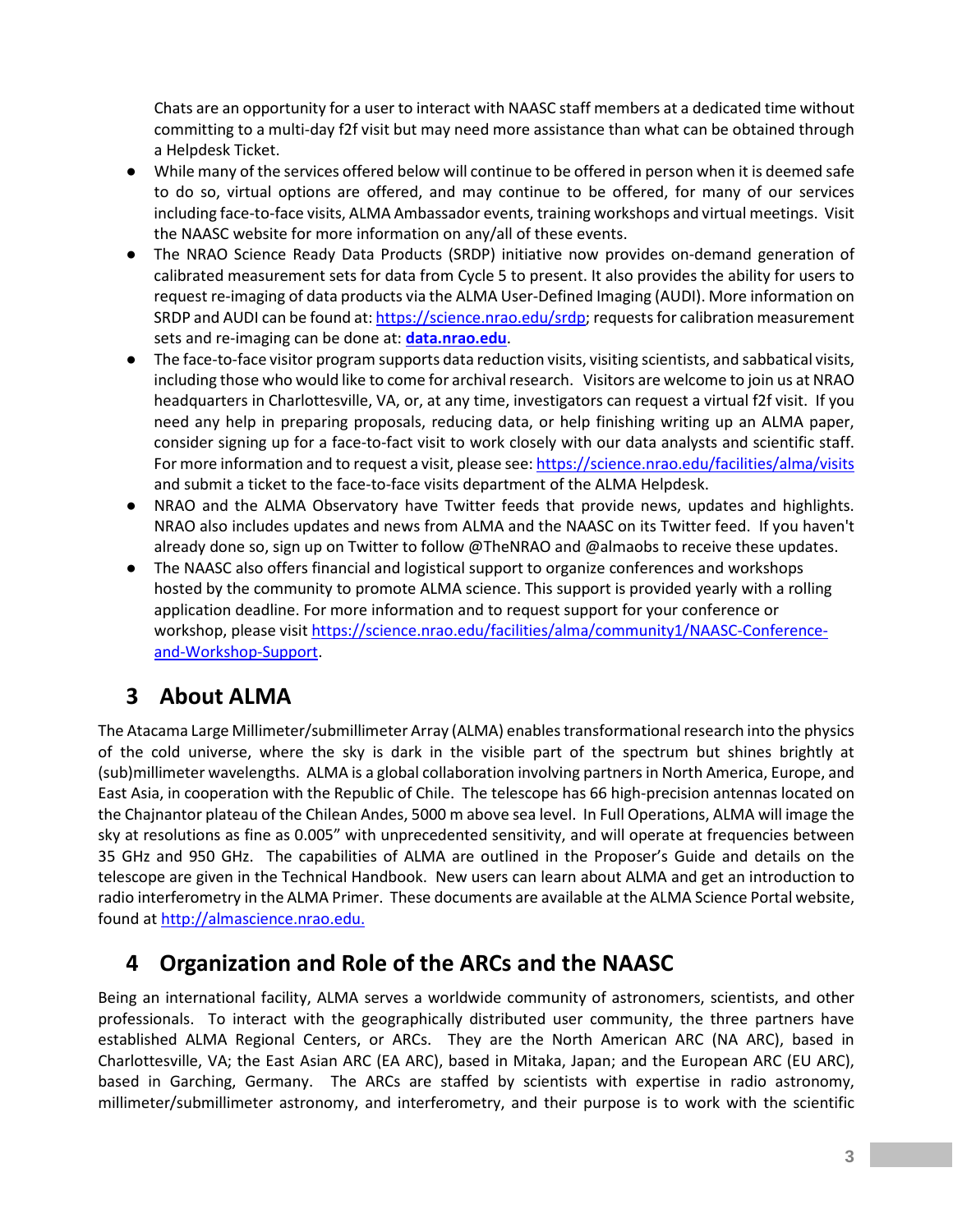community to maximize the productivity of the ALMA telescope. The NA ARC is part of the NAASC, concentrating on internationally sanctioned core ALMA functions.

Each astronomer who uses ALMA is assigned an ARC for user support at the time they register with the ALMA Science Portal. Astronomers in North America, East Asia, or Europe are assigned to the ARC associated with their region. Astronomers from Taiwan can select either the NA ARC or the EA ARC. Astronomers elsewhere in the world can select any one of the three ARCs.



**Stone Hall on the Campus of the University of Virginia and headquarters of the North American ALMA Science Center.**

The NAASC is located in part at NRAO Headquarters, on the Grounds of the University of Virginia (UVa), and a short walk from the UVa Department of Astronomy (Section 12). The NRAO and UVa Astronomy share colloquia, journal clubs, science group meetings and lunch talks. Several NAASC staff have joint or adjunct appointments at UVa. The NAASC is also located in part at NRC Herzberg Astronomy & Astrophysics, located in Victoria, BC, Canada. A listing of NAASC staff, including research interests, is available here: <http://science.nrao.edu/facilities/alma/ALMApeople/>

The key services provided by the NAASC to the North American astronomical community include:

- The Phase 2 Group (P2G) assists users by preparing ALMA Scheduling Blocks in anticipation of the upcoming observing Cycle. This effort also includes follow-up on change requests reported during the course of the Cycle and making the appropriate edits to the scheduling block before placement into the queue.
- Contact scientists provide support and oversight including a thorough review of all the NA projects to ensure PIs have approved their Phase 2 material (or Scheduling Blocks) prior to placement into the queue.
- Tools and algorithm development including the QA2 reporting script for manual calibration, analysisUtils, Splatalogue, simalma, calibration and imaging pipeline heuristics, and algorithm research and development (See Section 6.2 of this guide for more information on simalma and Splatalogue.).
- Providing online data reduction guides for a range of ALMA observing modes. These CASA guides can be found here: [http://casaguides.nrao.edu](http://casaguides.nrao.edu/) and more information on CASA can be found here: [http://casa.nrao.edu.](http://casa.nrao.edu/)
- Principal Investigator (PI) data reduction and imaging, including pipeline processing and coordinating and managing the calibration, imaging, and delivery of PI data products through the ALMA Archive and the delivery of calibrated measurement sets through htaccess. Also starting in Cycle 6, we now provide ALMA Data Mining Toolkit (ADMIT) products for interferometric observations which offer a quick-look of data including line identification for well-known chemical species and moment maps. More information about ADMIT products can be found at: [ADMIT CASA guide](https://casaguides.nrao.edu/index.php?title=ADMIT_Products_and_Usage)
- The calibrated data and ADMIT products are retained on disk for a period of **ONE** month. After that, for Cycles 1-4, users can request for re-generation of calibrated measurement sets via the ALMA Helpdesk. This service is restricted to projects whose PIs have NA designated as their ARC for support. If the user is not a PI or delegated co-I, and is requesting calibrated measurement sets for public data,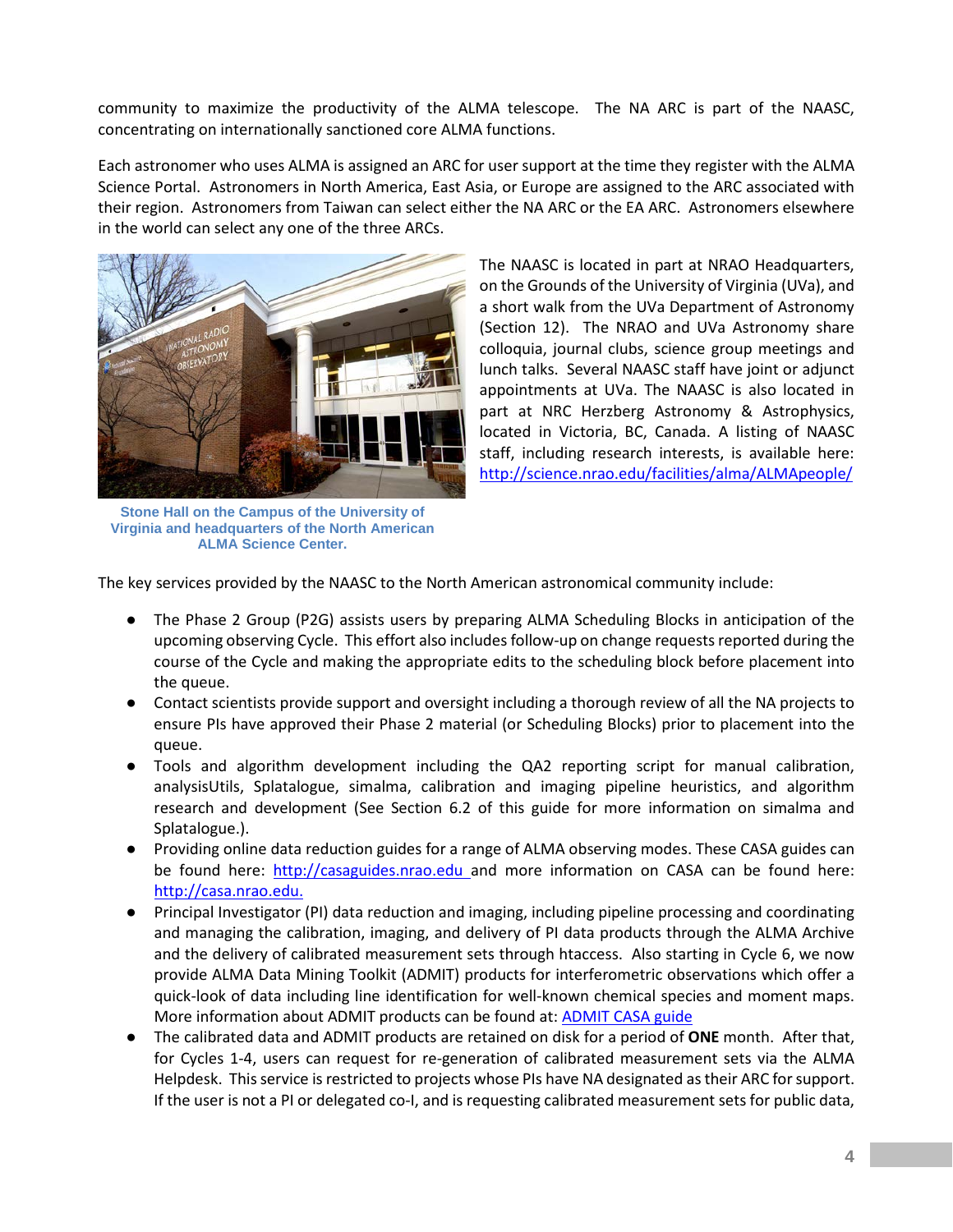there will be a limit of **FIVE** such requests per calendar year per requestor. For Cycles 5-present, users can request for re-generation of calibration measurement sets at: **[data.nrao.edu](https://data.nrao.edu/)**. This service is provided to all users as long as the data is out of proprietary period. If the data is still proprietary, only the PI or delegated co-(P)Is may make the request.

- NAASC Community Day events, often hosted by ALMA Ambassadors (Section 9), including the development of the strategic plans and initiatives to grow and educate the ALMA user base through the use of schools, tutorials, and workshops.
- Overall management of the ALMA Helpdesk activities including routine ticket reviews, enforcement of ticket service level agreements and formulation of new Knowledgebase articles based on user questions.
- Review and assistance in the preparation of the ALMA documentation including the Call for proposals, Proposer's Guide, Users' Policies, ALMA Primer, Technical Handbook, Guide to the NA ARC and the

NAASC, software user guides, and additional documentation on how to access NAASC services.

- Face-to-face visitor program including proposal preparation and data reduction visits of principal investigators (or co-Is), or any scientist doing archival research. We also provide support for visiting scientists, and sabbatical visits.
- Operating a copy of the ALMA data archive including LUSTRE access and management of users to the NRAO cluster-processing pipeline.
- Extension and Optimization of Capabilities (EOC) work and activities. There are still many EOC activities remaining and NAASC staff interface with the JAO and the ALMA Science Advisory Committees on setting the priorities of ongoing EOC work as needed for the completion of these activities for future Cycles.
- Providing opportunities for student funding (including archival research) and page charge support for U.S. investigators.
- Science outreach events, especially working very closely with the NRAO Department of Diversity and Inclusion (ODI) to promote STEM education through a wide range of initiatives.



**ALMA Ambassadors and NAASC Staff at the poster reception during the Ambassador training session – 2019 February**

## <span id="page-6-0"></span>**5 Essential Resources**

#### <span id="page-6-1"></span>**5.1 The ALMA Science Portal**

The Science Portal is the primary access point to ALMA for all science users. The website is: [http://almascience.nrao.edu](http://almascience.nrao.edu/)

At the Science Portal, users can:

- Access the Call for Proposals, the Proposer's Guide, the Technical Handbook, the Primer, and other documentation
- Download the Observing Tool, the software used to prepare and submit ALMA proposals
- Search and access public data from the ALMA science data archive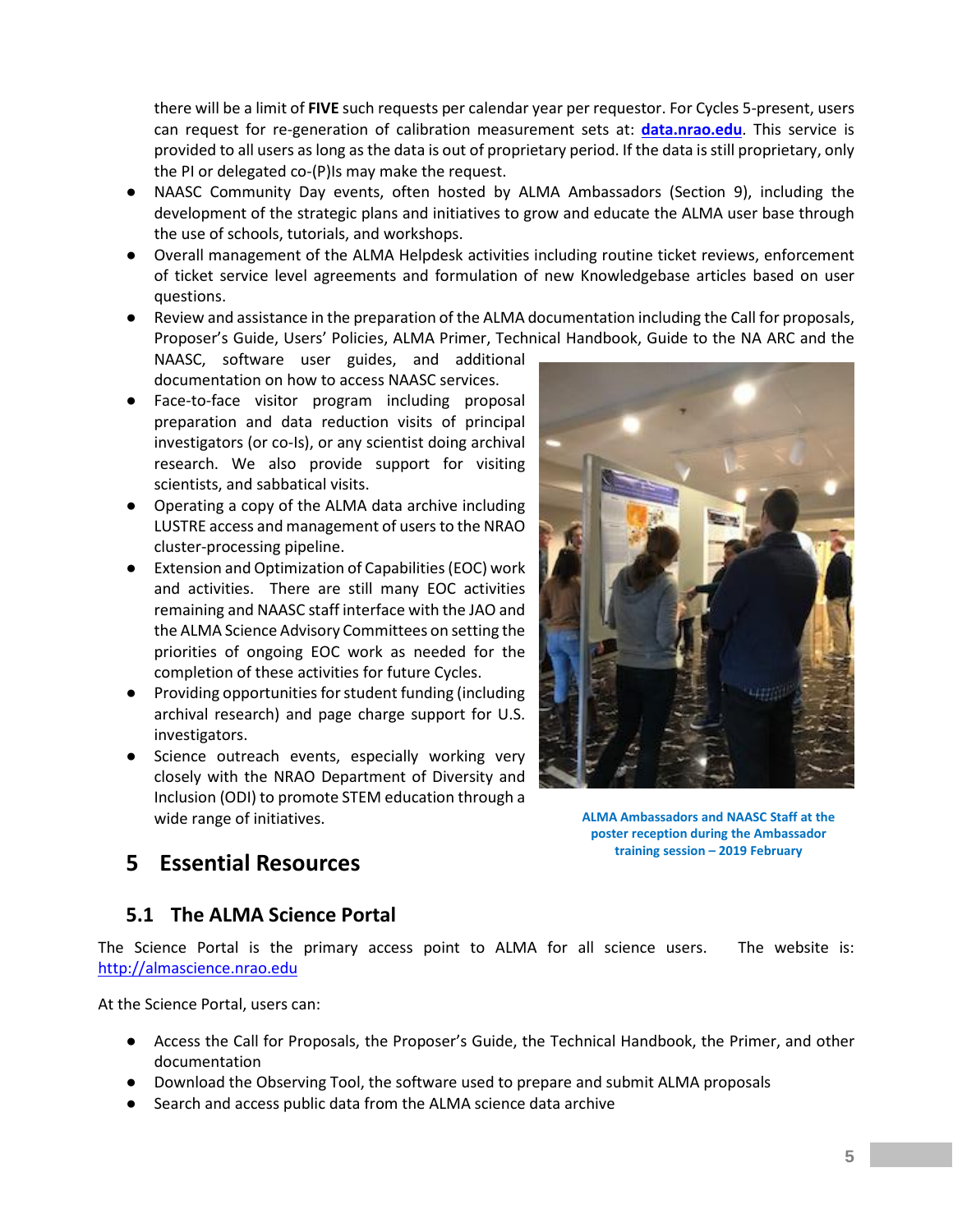- Access Knowledgebase articles from the Helpdesk
- Access software tools and documentation, including a sensitivity calculator, the ALMA Observation Support Tool, and Splatalogue
- Get an overview of ALMA's scientific capabilities during Full Operations

Every astronomer who intends to submit an ALMA proposal as a Principal Investigator (PI), or appear on one as a co-Principal Investigator (co-PI) or co-investigator (Co-I), must register with the Science Portal. Once registered and logged in, users will be able to:

- Submit a proposal as a PI
- Participate as a co-I or co-PI on ALMA proposals
- Manage their user profile and demographic information, including:
	- o updating personal information that is used to track proposal statistics as we continue to remove bias from the proposal review process.
	- o assigning areas of expertise necessary for the proper dissemination of proposal review during the distributed peer review process.
	- o Identifying close collaborators to help determine any possible conflicts of interest during the assignment of proposal as part of the distributed peer review process.
	- o the option to receive automatic email notifications of observing progress or delegate their data rights, Phase 2 submission or ToO triggers to other ALMA users.
- Access SnooPI, the tool for PIs and collaborators to monitor the status of their observing programs
- Submit Helpdesk tickets
- Access their proprietary data through the ALMA science data archive

Once registered with the ALMA Science Portal, a user is automatically added to the NA ALMA User mailing list. This list is used by the ARC Manager and other designated NAASC staff to communicate news, events, science highlights and upcoming science conferences to the NA ALMA User community. These emails are sent every 6-8 weeks (or more) depending on the urgency of information.

Also, NRAO and the ALMA Observatory have Twitter feeds that provide news, updates and highlights. NRAO also includes updates and news from ALMA and the NAASC on its Twitter feed. If you haven't already done so, sign up on Twitter to follow @TheNRAO and @almaobs to receive these updates.

#### <span id="page-7-0"></span>**5.2 The NAASC Website**

The NAASC website provides up-to-date news and information of particular use to North American ALMA users. The website is: [https://science.nrao.edu/facilities/alma.](https://science.nrao.edu/facilities/alma)

At the NAASC website, users get information on:

- ALMA and NAASC news and events
- Tutorials on ALMA's capabilities and proposal preparation
- Data reduction and analysis support including instructional videos on interferometry and CASA
- Workshops on ALMA data processing and analysis
- Financial support for visiting the NAASC, publications and for organizing conferences and workshops
- Student and postdoc programs
- **Education and outreach activities**
- NAASC staff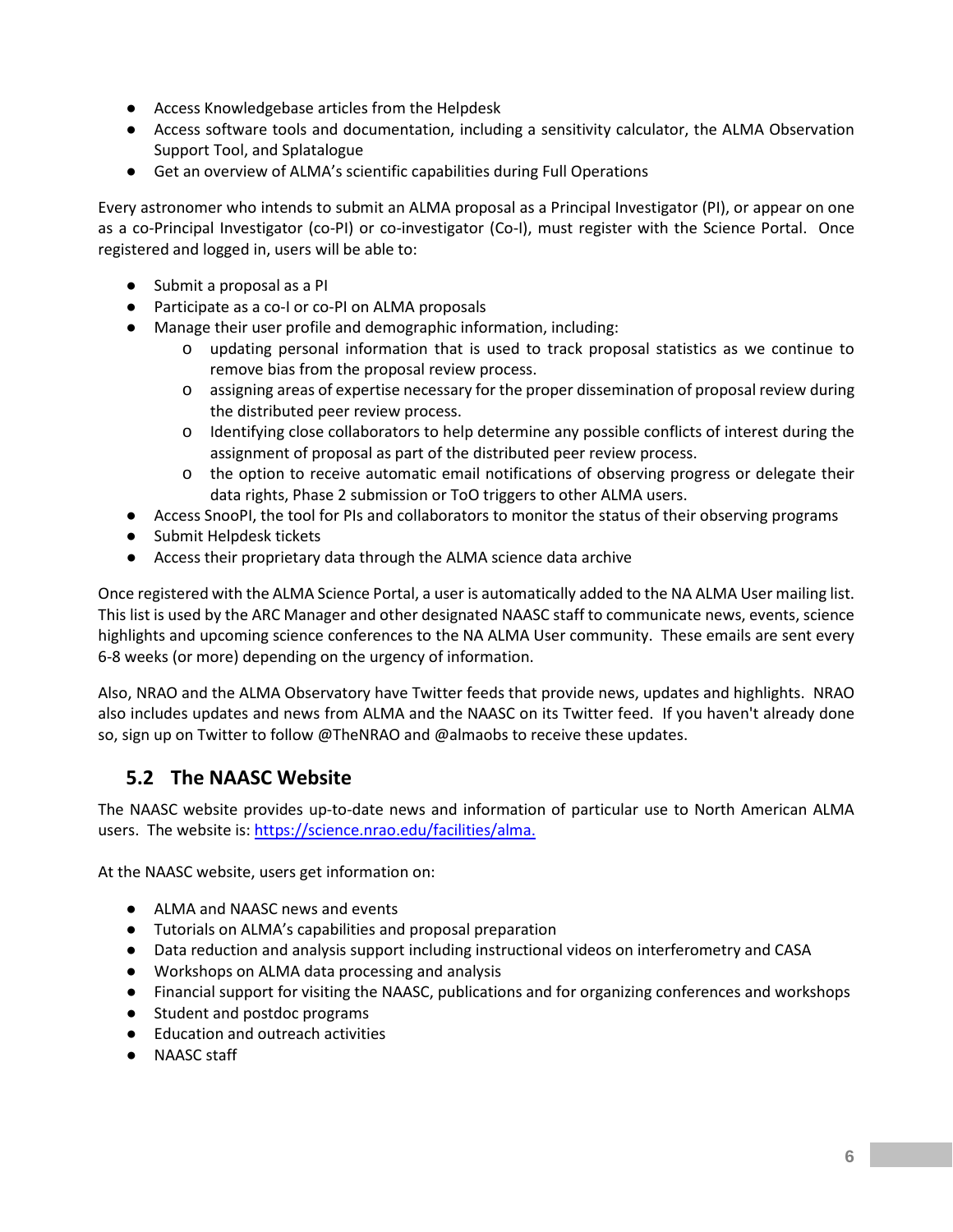#### <span id="page-8-0"></span>**5.3 The ALMA Helpdesk**

The ALMA Helpdesk is the main user resource for getting help. The Helpdesk is a website that can be accessed from the Science Portal, from the NAASC website, or directly at: [https://help.almascience.org.](https://help.almascience.org/)

The Helpdesk includes a library of Knowledgebase articles that address a number of common issues and questions. As the user types a question, Knowledgebase articles are searched in real time and relevant articles are presented as the question is being typed. In addition, the Knowledgebase query also accesses the documentation in the ALMA science portal and suggests parts of the ALMA documentation that may be relevant to a user's question. If the user does not find an answer in the articles or documentation suggested, the user can submit a ticket. While it is necessary to log in before



**NAASC Staff members Adele Plunkett (Left) and Andy Lipnicky (2nd from Right) at the high site with ALMA engineer Pablo Carillo (2nd from Left) and an ABC Nightline correspondent (Right) – 2019 March.**

submitting a ticket, users can browse and search the Knowledgebase articles and science portal documentation without logging in.

The ALMA Helpdesk has the following departments set up as viewable by a user in order to direct tickets to the appropriate people at the user's affiliated ARC:

- General Queries (NA) Science Portal/Registration, Documentation, Webpages, Proposal reviews and assessment, Project tracking, other
- Project Planning (NA) Available Capabilities, Call for Proposals, Sensitivity Calculator, Simulators, Splatalogue, other
- Observing Tool (NA) Proposal Preparation, Proposal Submission (general), Phase2 process
- Proprietary Period Extension Requests (NA)
- Data Reduction (NA) CASA, pipeline processing, etc...
- Proposal Change Requests (NA) request for a change to a submitted proposal or accepted project
- Archive and Data Retrieval (NA) archive access and queries, obtaining your ALMA data, archival research
- Face to Face Support (NA) Data reduction, science, short term, other

Helpdesk staff will make every effort to respond to tickets promptly. During normal operations, users can expect a response within two business days. During the last week before the Call for Proposals, a single department called "Proposal Submission Emergency" is set up across all ARCs that will answer urgent tickets concerning proposal submission. Triage for this department will start 72 hours before the deadline with 24 hour coverage by Europe (EU), North America (NA), and East Asia (EA).

## <span id="page-8-1"></span>**6 Getting Help from the NAASC at Each Step of Your Project**

The NAASC provides user support through all stages of an ALMA project, from learning the observatory's capabilities to the publication of results.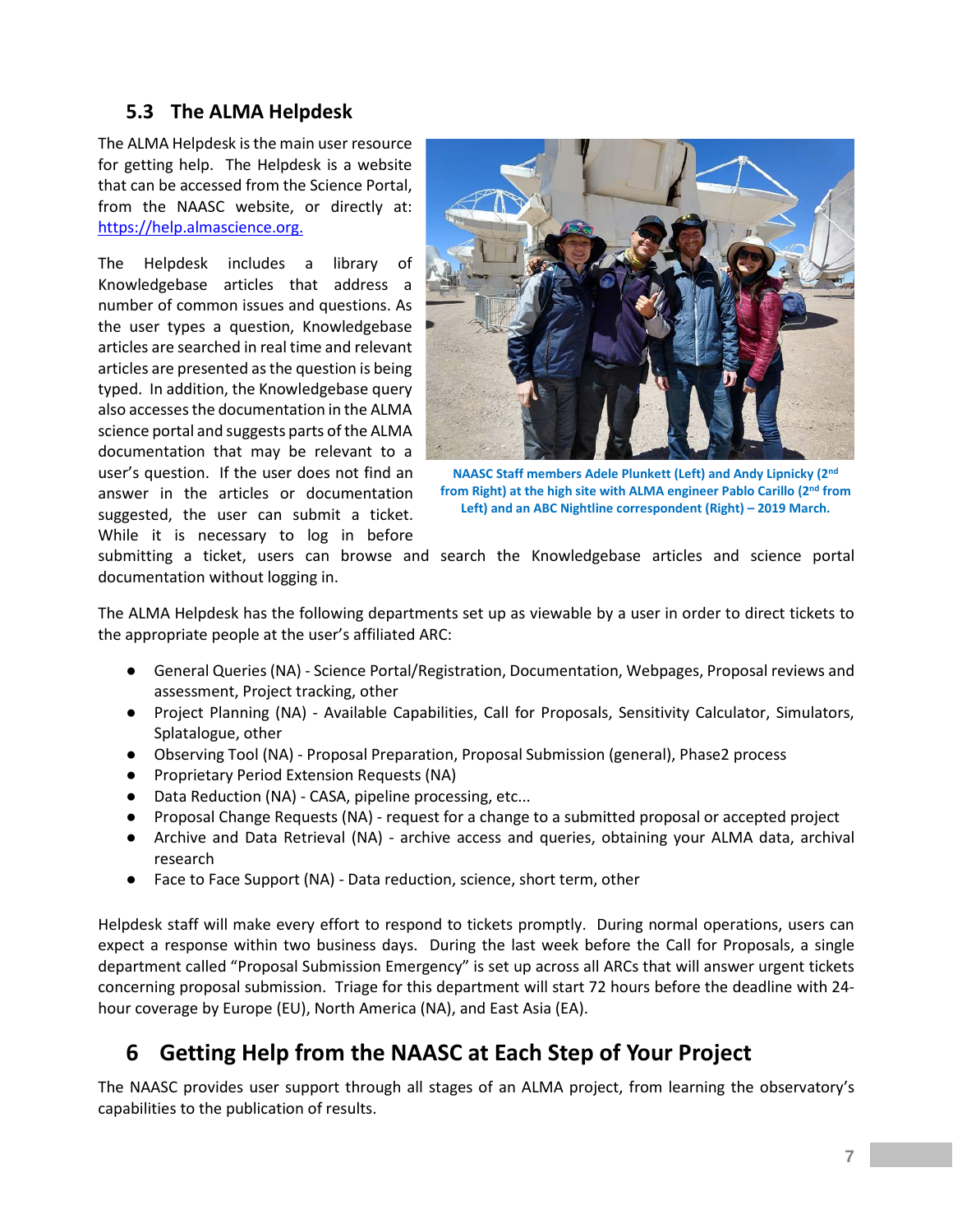#### <span id="page-9-0"></span>**6.1 Large Program Support**

All ARCs provide support for ALMA Large Programs. As stated in the ALMA Proposer's Guide, PIs of Large Programs are STRONGLY ENCOURAGED to contact their ARC for support in order to better prepare for submitting a Large Program proposal - especially when preparing the Data Management Plan. The sections below describe the services that are available for all PIs when preparing an ALMA proposal and to help with data processing and analysis. Large Program PIs should review these services carefully and decide if any/all should be included in the Data Management Plan for their large program. And getting early agreement between the proposal team and the NA ARC of the services that will be provided by the ARC can be included in the Data Management Plan. Such service can include, but are not limited to:

- 1. Access to computing resources and disk space. Any user can work with the NA ARC, but especially Large Programs, to secure disk space and access to the NA ARC high speed computing system to help with data processing and analysis.
- 2. Support in optimizing proposal observing strategy and setup.
- 3. Dedicated data analyst support throughout the QA2 Process including incremental checks of the data to ensure the final quality of the delivered data.
- 4. Server areas (e.g. ftp) where data can be staged and shared with members of the proposal team.
- 5. Potential PIs are encouraged to visit the ARC (either f2f or virtually) to discuss proposal preparation and data processing needs.
- 6. Other support provided upon request (e.g. help with EPO, press releases, page charges, limited travel support, etc…)

Additional services are available upon request and PIs should contact the NA ARC early in the proposal preparation process.

#### <span id="page-9-1"></span>**6.2 Learning about ALMA: Documentation, Workshops, and Community Days**

Preparing for an ALMA project begins with learning the observatory's capabilities and the tools needed to design observations, prepare proposals, and submit proposals. The NAASC provides user documentation, including *[Observing with ALMA: A Primer](https://almascience.org/documents-and-tools/cycle9/alma-science-primer)*, at the ALMA Science Portal.

The NAASC helps to organize NRAO Community Days and other regional workshops in the USA and Canada to promote ALMA to the astronomical community and describe the tools needed to write proposals. These workshops focus on preparation of proposals and observations, and feature talks on the observatory's capabilities, mm/submm interferometry observing techniques, and the tools required to design effective ALMA projects. Attendees learn to use the ALMA Observing Tool (OT), the software used to prepare and submit observing proposals. The workshops may include a hands-on session to introduce attendees to imaging ALMA data with CASA. At the request of the hosts, the workshops may also include talks and information on CASA tasks for simulating ALMA observations. Future workshops are arranged in response to the level of interest from the user community. NRAO Community Days and ALMA workshops can be organized and hosted by university groups or research institutes, or can be tied to other scientific meetings or workshops.

The NAASC also supports NRAO special sessions, splinter sessions, webinars and training events at AAS meetings and other meetings of the astronomical community throughout the year. These events promote all NRAO observing facilities, and include a focus on the tools needed to prepare effective proposals. NAASC staff describe ALMA capabilities, NAASC support services, ALMA user tools, and CASA data reduction and analysis techniques.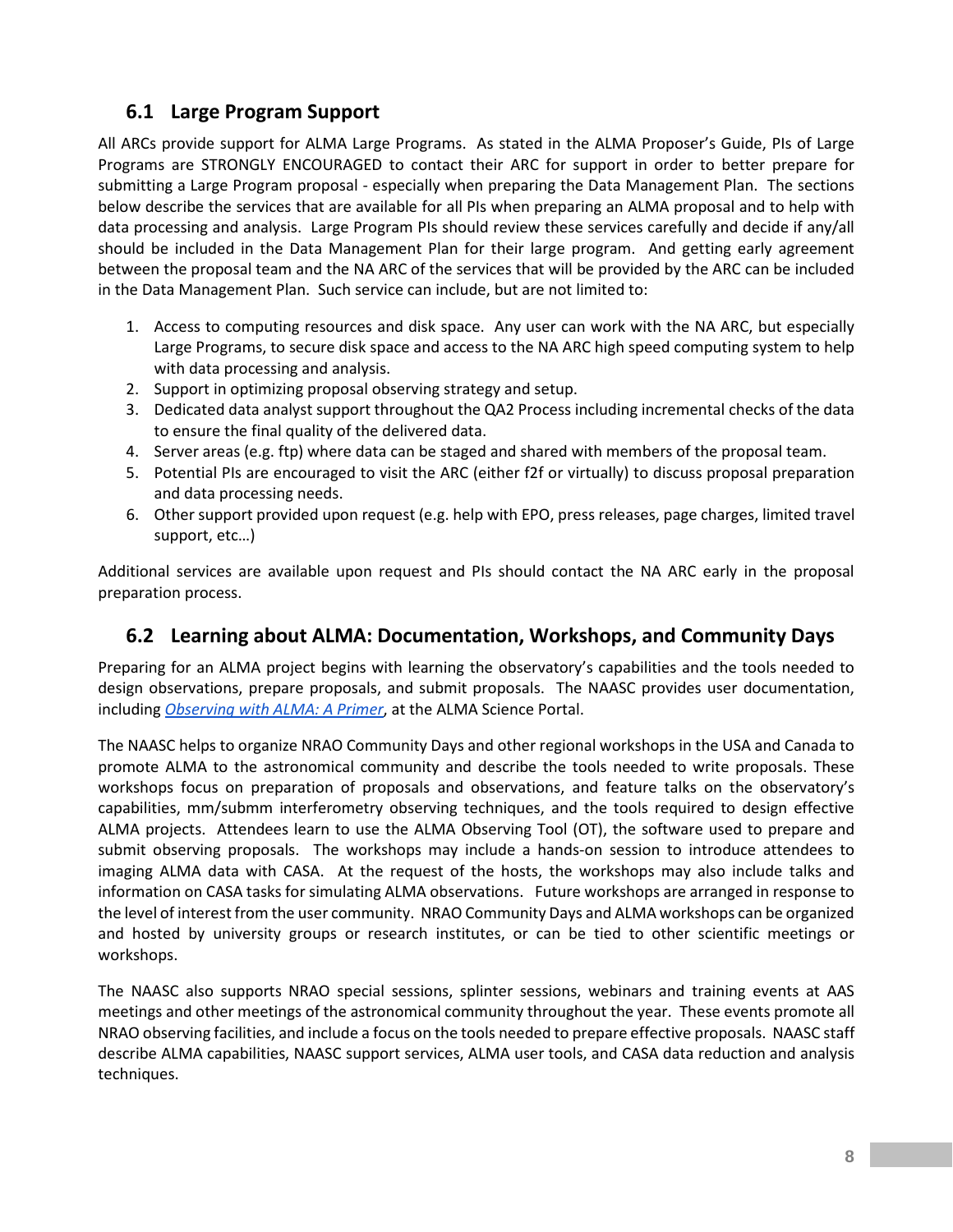Finally, the NAASC hosts periodic workshops that focus specifically on data calibration and imaging. These workshops are aimed at helping users process their own ALMA data or archival data.

To request a community day event at your institution and/or see a list of workshops, Community Days, and training events, visit the workshops page directly at:<https://science.nrao.edu/facilities/alma/community1>

Registration is required for workshops and Community Days, and is available on the website.

### <span id="page-10-0"></span>**6.3 Proposal Preparation**

A Call for Proposals is issued prior to each scheduling period, or "Cycle". The Call and supporting documents are made available on the Science Portal (see Section 5.1). These documents describe the capabilities of the observatory for the upcoming Cycle and the policies and procedures for submitting proposals.

ALMA proposals are prepared using the ALMA Observing Tool, an application that can be downloaded from the Science Portal. Proposals must include a scientific and technical justification, a list of targets and frequencies to be observed, and details such as the sensitivity and angular resolution required to meet the science goals. The Observing Tool includes a sensitivity and exposure time calculator. Users must be registered with the Science Portal to be able to submit proposals using the Observing Tool.

NAASC staff are available to help users learn how to use the Observing Tool and prepare proposals. We emphasize here that the Observing Tool is not only used to assemble and submit the scientific and technical justifications, but also to design and specify fully the observations, so users are encouraged to become familiar with the Observing Tool well in advance of the proposal deadline. The Helpdesk (see Section 5.3 of this guide) is the primary resource for those seeking assistance. It may be possible to arrange face-to-face assistance at the NAASC for particularly challenging proposals (Section 6.5).

The CASA task *simalma*, and the lower-level tasks *simobserve* and *simanalyze,* allow users to simulate an ALMA observation of a target based on a model with a given source position, structure and brightness. These tasks also help potential ALMA users visualize how different antenna configurations and track durations affect an observation. More information on simulating ALMA observations is available at: [http://casaguides.nrao.edu/index.php?title=Guide\\_To\\_Simulating\\_ALMA\\_Data.](http://casaguides.nrao.edu/index.php?title=Guide_To_Simulating_ALMA_Data)

The ALMA Observation Support Tool (OST) provides another method of simulating ALMA observations. The OST provides a web interface to the CASA simulation code through which the user can specify observing parameters and upload a FITS file with a model image, or select a model image from a pre-existing library. The OST is available from the Science Portal.

The NAASC is also responsible for providing the ALMA user community with a complete, up-to-date spectral line catalog – [Splatalogue.](http://splatalogue.online/) Splatalogue is an effort to collate and rationally organize existing spectroscopic catalogues into a single resource for the astronomical community. The focus is on pure rotational and rovibrational transitions of astronomically relevant molecules for observations in the microwave and millimeter wave regions using telescopic infrastructure such as ALMA, VLA, and the GBT, amongst many others. As of February 2016, Splatalogue contains over 8.1 million transitions from 1233 species and is updated regularly. Splatalogue also features an interface that is Virtual Observatory (VO) compliant for interfacing with external software or websites.

The main page for Splatalogue features the Basic search capabilities for the Splatalogue database. Use of the Basic search is limited to:

● Common astronomically detected molecules and vibrational states, such as CO, H<sub>2</sub>O, methanol, hydrogen cyanide, and others.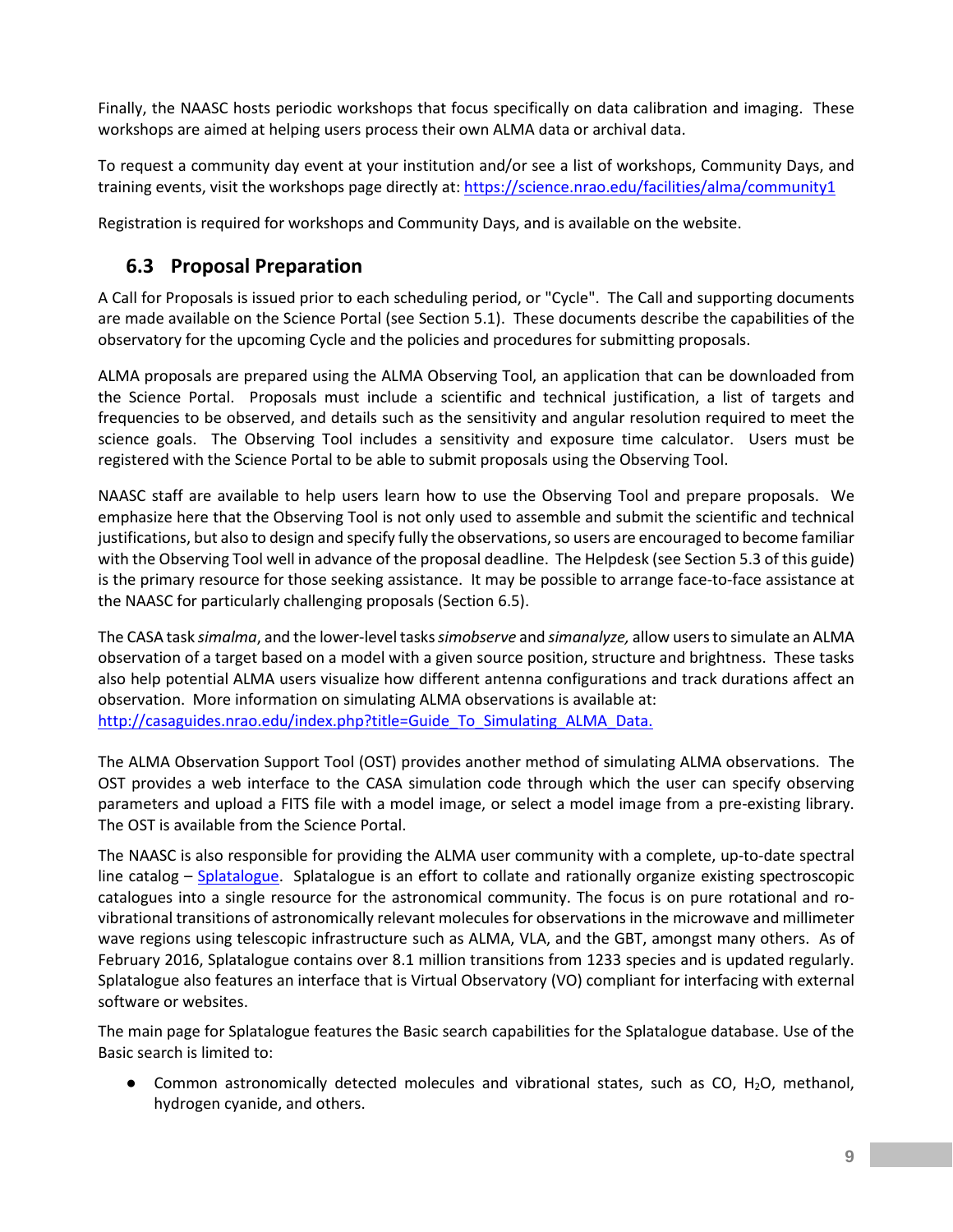- Pre-defined "filtered" sets of molecules, such as those relevant to diffuse clouds, comets, planetary atmospheres, etc.
- Single molecules in the Splatalogue database outside those in the pre-defined categories.
- User-defined frequency ranges as well as ALMA Bands 3-10 and lower state energy ranges.

In all cases, the only frequencies shown are those that are NRAO recommended. These frequencies are typically selected from the most recently updated line list. Observed astronomical intensities for transitions found in the Lovas/NIST database are also included along with the NRAO recommended frequencies. For more information about Splatalogue and its use and functionality, visit [http://splatalogue.online.](http://splatalogue.online/)

## <span id="page-11-0"></span>**6.4 Preparing Your Observations**

ALMA proposals are reviewed on their scientific and technical merit, and PIs are informed of the outcome of the review process by email from the JAO. Programs eligible for scheduling are assigned a Contact Scientist, a member of the NAASC staff who provides a single point of contact for program support. NAASC staff and the Contact Scientist work with the PI to review observing strategies and prepare Scheduling Blocks. After the observations are made, the Contact Scientist can assist with questions related to data reduction. The main means of interaction between PIs and NAASC staff is via the Helpdesk. For particularly complex observations, however, users may arrange a visit to the NAASC to prepare the observations (Section 6.5).

Observers do not travel to Chile or elsewhere to take part in the ALMA observations. Observatory staff dynamically schedule ALMA observations, taking into account the weather conditions, instrument status, availability of the targets, and proposal ranking.

#### <span id="page-11-1"></span>**6.5 Working with Your Delivered Data Products**

The primary software package used to process ALMA data is CASA (Section 6.2 - [http://casa.nrao.edu\)](http://casa.nrao.edu/). Note in particular the *CASA Guides* link available from that site. The *CASA Guides* site provides a collection of data reduction and imaging tutorials and step-by-step processing and analysis examples, including scripts for processing Science Verification data.

The challenge posed by storing and processing ALMA data is formidable. The NAASC hosts a copy of the ALMA data archive and the NAASC site serves as the primary data access point for North Americans, and will provide a backup of the archive in Santiago. Upon completion of the observations and initial data processing, investigators are notified and given instructions on how to download their data.

ALMA data are processed in two steps: first they are calibrated, and then imaged. Most ALMA data are now calibrated and imaged using the ALMA Data Reduction and Imaging Pipeline. In some rare cases, observatory or NA ARC staff may prepare CASA scripts for calibration or imaging. Access to these data products are primarily available through the ALMA Archive. The archive products include the raw data written in ALMA Science Data Model (ASDM) format and processed data products. The processed data includes:

- QA2 report file which contains important information about your data including how your data were processed.
- FITS images
- Calibration and imaging scripts (either pipeline- or manually-produced)
- Calibration tables
- Quality Assurance (QA) plots or the weblog if any part was processed by the ALMA pipeline
	- o The weblog is an html-formatted collection of web pages containing diagnostic information describing the pipeline run.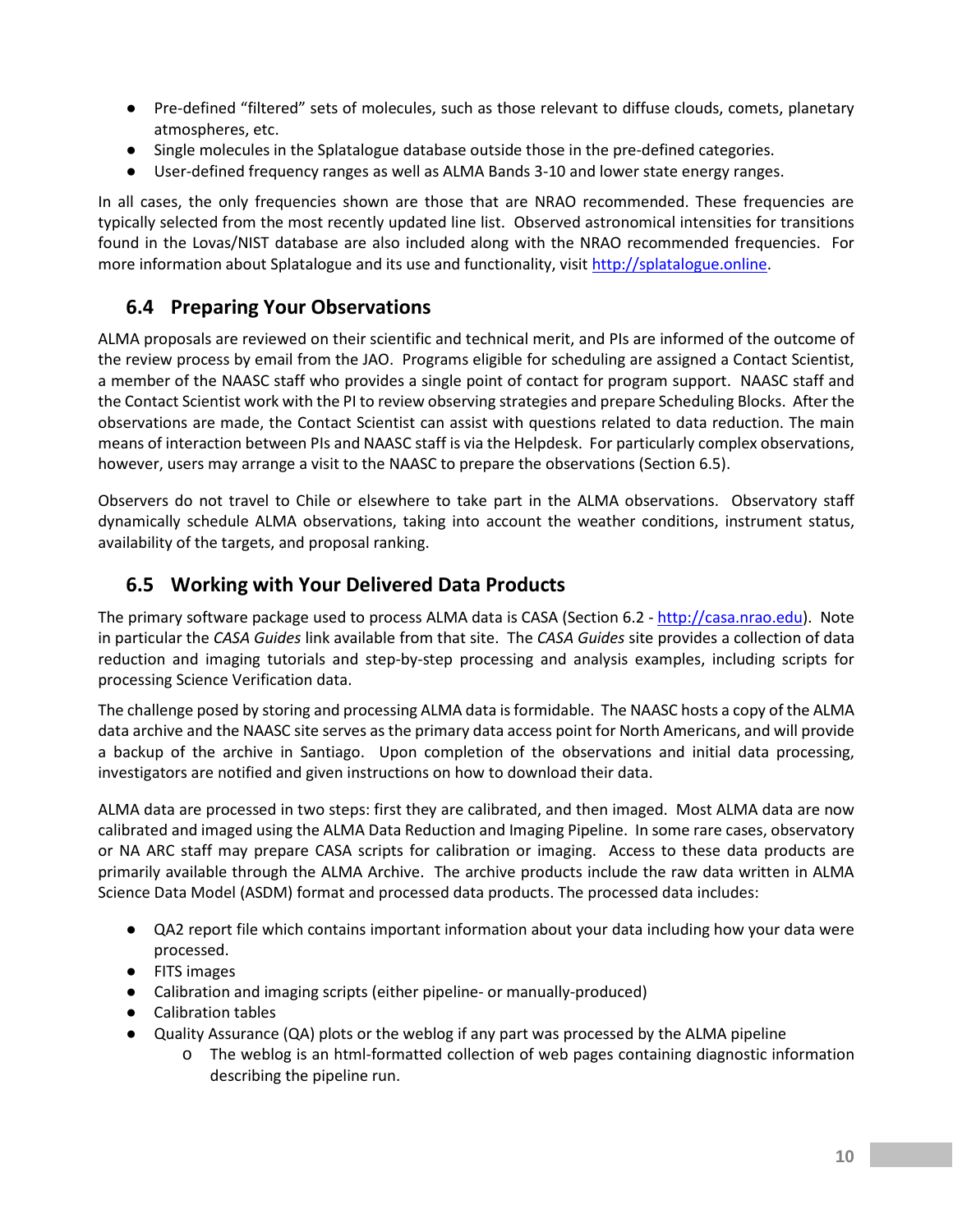o A more detailed description of the pipeline and weblog can be found under the section ALMA Science Data Tracking, Data Processing and Pipeline, Archive and QA2 Data Products at: [https://almascience.org/documents-and-tools#datatrack.](https://almascience.org/documents-and-tools#datatrack)

The fully-calibrated measurement set (ms) which includes only the science target data has been provided as an additional "Added Value" service to North American PIs. Calibrated measurement sets are supplied with all NA processed deliveries to the PI and (on request) to delegated co-PI or co-Is. Generally, calibrated data provided to users are ready for science imaging. In a rare number of cases, however, users may get best results by refining the calibration themselves, with assistance from NAASC staff (if desired).

The calibrated data are retained on disk for a period of **ONE** month. After that, for Cycles 1-4, users can request for re-generation of calibrated measurement sets via the ALMA Helpdesk. This service is restricted to projects whose PIs have NA designated as their ARC for support. If the user is not a PI or delegated co-I, and is requesting calibrated measurement sets for public data, there will be a limit of **FIVE** such requests per calendar year per requestor. For Cycles 5-present, users can request for re-generation of calibration measurement sets at: **[data.nrao.edu](https://data.nrao.edu/)**. This service is provided to all users as long as the data is out of proprietary period. If the data is still proprietary, only the PI or delegated co-(P)Is may make the request.

In addition to the calibrated target MS and QA2 information, we also provide the ADMIT products for interferometric observations. ADMIT is an experimental ALMA development project which is designed to look through science images and automatically provide line identification, moment maps, position-velocity diagrams, etc. Please note that ADMIT products are **not** Quality Assured and line identification is only performed for well-known chemical species. For more information about installing and using ADMIT on your data, please see th[e ADMIT CASA guide](https://casaguides.nrao.edu/index.php?title=ADMIT_Products_and_Usage)

Users are encouraged to visit the NAASC to get help with their data processing (Section 6.5). The NAASC has computers with ample resources to reduce ALMA data, including powerful desktops and a cluster machine connected to a high-speed LUSTRE file system. The NAASC also supports remote access to its cluster machine, which can be obtained by submitting a ticket to the helpdesk.

Short term or data reduction visitors will be assigned a temporary login and password to work on their data. This short term visitor account can be used for a couple days up to a few (2-3) weeks. If additional time is necessary, one extension can be made for this short term account for up to a few (2-3) weeks. After that, if the user still needs additional substantial time to work on their data, they will be requested to use a long-term NRAO account. This long-term account can be open for up to a year before renewal. To be able to qualify for a long-term NRAO account, the user must have the support of an NRAO scientific staff member. NAASC staff will be more than willing to support long-term users working on their data on the NAASC cluster. NOTE -NAASC resources are NOT the place for long term curation of user data products. Users will need to make other arrangements for the long term storage of their data. To request remote access to the cluster, visit: [https://info.nrao.edu/computing/guide/cluster-processing.](https://info.nrao.edu/computing/guide/cluster-processing)

On the CASA website, there are recommendations for computing hardware required to process ALMA data outside of the NAASC (visit [https://casa.nrao.edu/casa\\_hardware-requirements.shtml\)](https://casa.nrao.edu/casa_hardware-requirements.shtml).

#### <span id="page-12-0"></span>**6.6 Visiting the NAASC**

The NAASC welcomes short-term visits to Charlottesville or Victoria, British Columbia from North American investigators of successful ALMA programs or archival researchers for expert assistance with processing and analyzing ALMA data. Visits for data reduction have to be requested at least one month in advance, and are expected to last about a week. Novice visitors are required to be accompanied by an experienced investigator,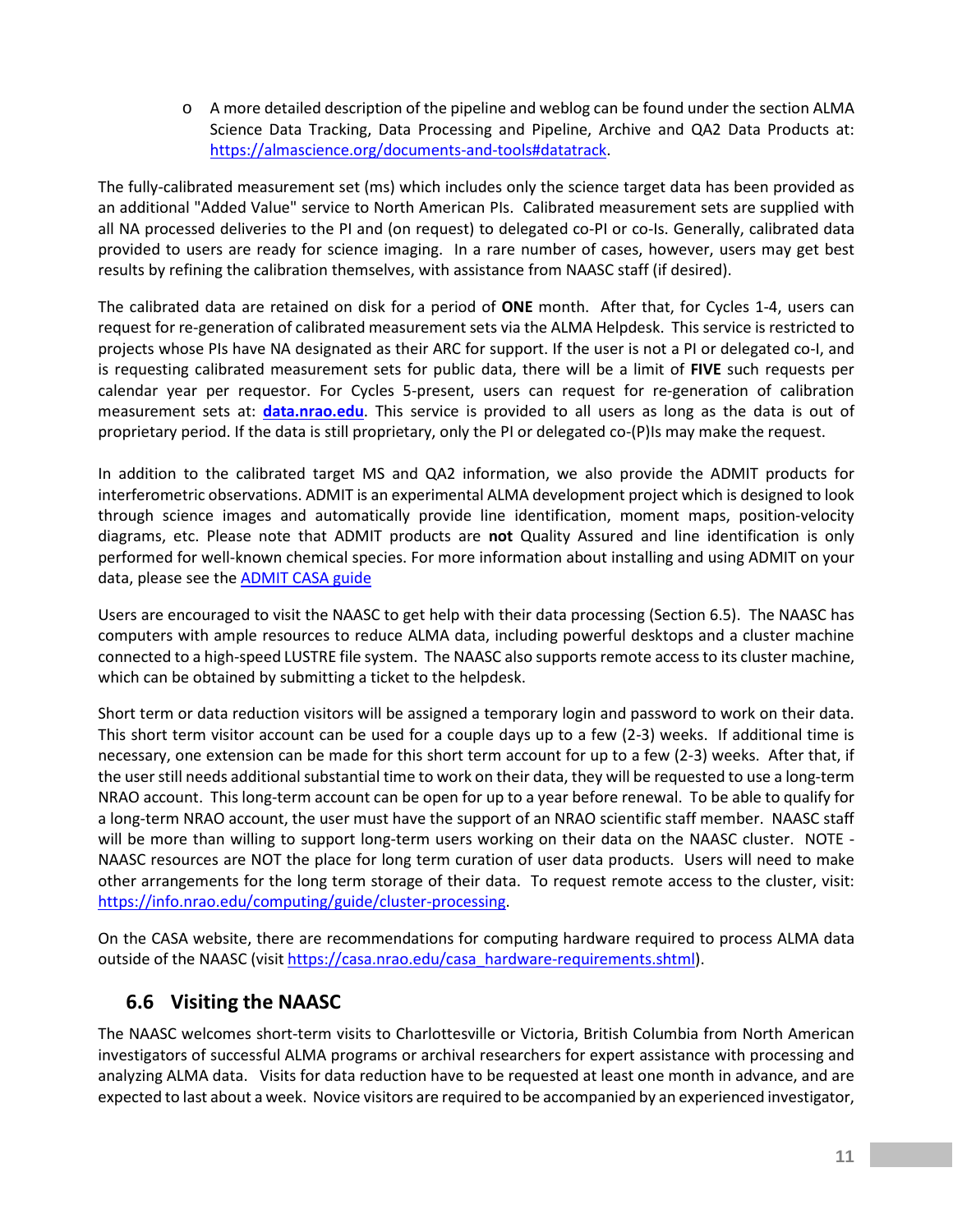e.g., a collaborator. Visitors will have access to an office and a computer to process their data. Investigators who are requesting a short data reduction visit can apply to the NAASC for assistance with travel expenses. To request a visit, send a ticket to the ALMA Helpdesk using the "Face-to-Face Support" category. More details are available at: [https://science.nrao.edu/facilities/alma/visitors-shortterm.](https://science.nrao.edu/facilities/alma/visitors-shortterm)

The NAASC also hosts approximately two Data Reduction Parties each year during which a group of 10-12 PIs and their students visit the NAASC at the same time for assistance in data reduction and analysis. These parties are similar to individual "face-to-face" support visits except that they also include lectures on ALMA data packaging, the ALMA calibration and imaging pipelines, and advanced imaging analysis techniques, depending on interest. The dates for these events are announced via the NAASC webpage and the NRAO eNews newsletter.

Long-term visitors to the NAASC are also strongly encouraged, especially those interested in extending and optimizing the capabilities of ALMA or improving the data reduction and imaging strategies. The length of such visits are negotiable but can last between a few weeks to a year. Visit support can range from paying for accommodation, per diem or travel costs, to salary supplements, as needed. More details are available at: [https://science.nrao.edu/facilities/alma/community1/opportunities/visitorsprogram.](https://science.nrao.edu/facilities/alma/community1/opportunities/visitorsprogram)

#### <span id="page-13-0"></span>**6.7 Publishing Your Results**

Upon request, NRAO provides financial support for page charges to authors at U.S. scientific or educational institutions. The paper may report either original data obtained with an NRAO facility, including ALMA, or original research made with NRAO archival data.

All publications that are funded by NRAO page charges **must** include the following statement as a footnote or acknowledgement: "The National Radio Astronomy Observatory is a facility of the National Science Foundation operated under cooperative agreement by Associated Universities, Inc." and, for ALMA data, the additional acknowledgment: "This paper makes use of the following ALMA data: ADS/JAO.ALMA#2011.0.01234.S. ALMA is a partnership of ESO (representing its member states), NSF (USA) and NINS (Japan), together with NRC (Canada), MOST and ASIAA (Taiwan), and KASI (Republic of Korea), in cooperation with the Republic of Chile. The Joint ALMA Observatory is operated by ESO, AUI/NRAO and NAOJ."

Details on the page charge support policy are here[: http://library.nrao.edu/pubsup.shtml.](http://library.nrao.edu/pubsup.shtml)

#### <span id="page-13-1"></span>**6.8 Promoting ALMA Science**

The NAASC sponsors ALMA-themed science conferences on roughly an annual basis. A listing of previous ALMA conferences and information on upcoming conferences is available at the following site: [https://science.nrao.edu/facilities/alma/workshops.](https://science.nrao.edu/facilities/alma/workshops)

The NAASC also offers financial and logistical support to organize conferences and workshops hosted by the community to promote ALMA science. This support is done twice a year. For more information and to request support for your conference or workshop, please visit <https://science.nrao.edu/facilities/alma/community1/NAASC-Conference-and-Workshop-Support>

NAASC activities and ALMA results are publicized in the NRAO eNews: [http://science.nrao.edu/enews.](http://science.nrao.edu/enews)

The NAASC is also involved in community outreach through special ALMA sessions at American Astronomical Society and Canadian Astronomical Society meetings. At these sessions, we provide attendees with highlights of recent ALMA science, describe the current status of ALMA, and give updates on the proposal submission and data processing tools.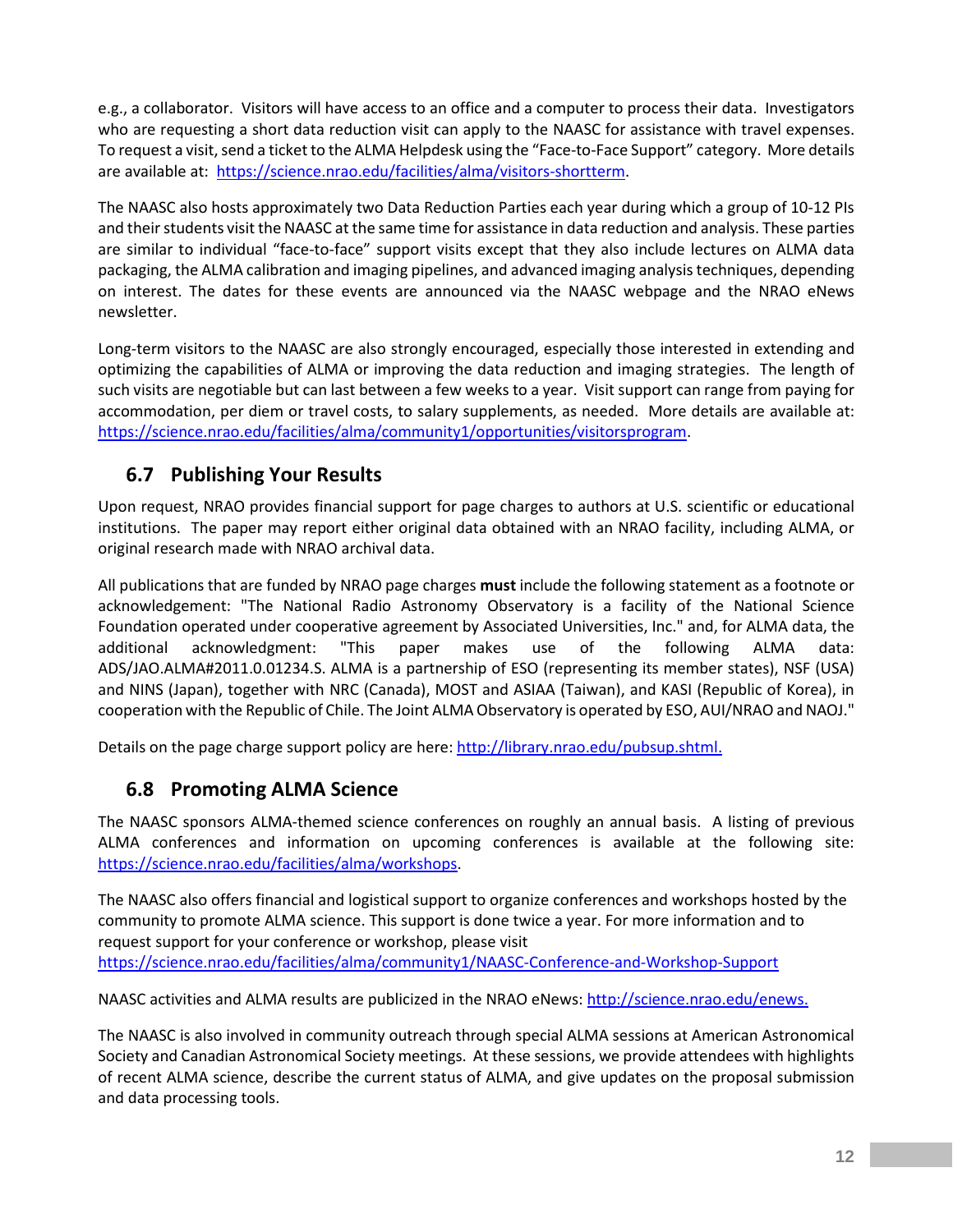The Education and Public Outreach (EPO) team at NRAO works with investigators to publicize newsworthy ALMA projects via news releases, videos, and other outreach products. In addition to providing expertise and advice on outreach activities, the EPO team can develop images, graphics, and other visuals to promote science results. To recommend a potentially newsworthy result or for questions, contact the NRAO Department for Public Relations for ALMA [\(alma-pr@nrao.edu\)](mailto:alma-pr@nrao.edu).

# <span id="page-14-0"></span>**7 Working with the Community to Improve ALMA**

The NAASC encourages involvement from the user community to develop and improve ALMA. The NAASC periodically invites proposals from North American entities for studies or projects for potential inclusion in the ALMA Development Plan. The primary aims are:

- To give groups in North America the opportunity to propose ALMA upgrades that may later be implemented as part of the ALMA Development Plan
- To support the development of conceptual and detailed designs for ALMA upgrades, and
- To encourage relevant long-term research and development

Development proposal calls are announced at:<https://science.nrao.edu/facilities/alma/alma-develop/>

# <span id="page-14-1"></span>**8 Student Support**

The NAASC supports student involvement in ALMA through the NRAO student programs. NRAO has a Summer Student Program aimed at introducing undergraduate and graduate students to cutting-edge research. In addition, a Student Observing Support Program funds graduate students working on eligible ALMA proposals including archival projects. Finally, a graduate Pre-Doctoral Program is available to give students the opportunity to conduct thesis research at NRAO sites under the supervision of an NRAO scientist. Details on the student programs are available at: [http://science.nrao.edu/opportunities/studentprograms.shtml.](http://science.nrao.edu/opportunities/studentprograms.shtml)

# <span id="page-14-2"></span>**9 ALMA Ambassadors Postdoctoral Fellows Program**

The ALMA Ambassadors Postdoctoral Program provides training (and up to a \$10,000 research grant if based in the U.S.) to early career researchers (including graduate students and postdocs) interested in expanding their ALMA/interferometry expertise and sharing that knowledge with their home institutions through the organization of ALMA proposal writing workshops. Each year beginning in Cycle 5, the NAASC sponsors a group of selected ambassadors to travel to Charlottesville, Virginia to receive in-depth training in topics related to ALMA proposal writing (including interferometry basics, ALMA science capabilities, recent ALMA headlines, and use of the Observing Tool) as well as guidance with speaking on these topics. The ambassadorsthen return to their home institutions or an agreed upon location to host 1-2 days proposal preparation workshops in advance of the ALMA proposal deadline. More information on the ALMA Ambassadors program, including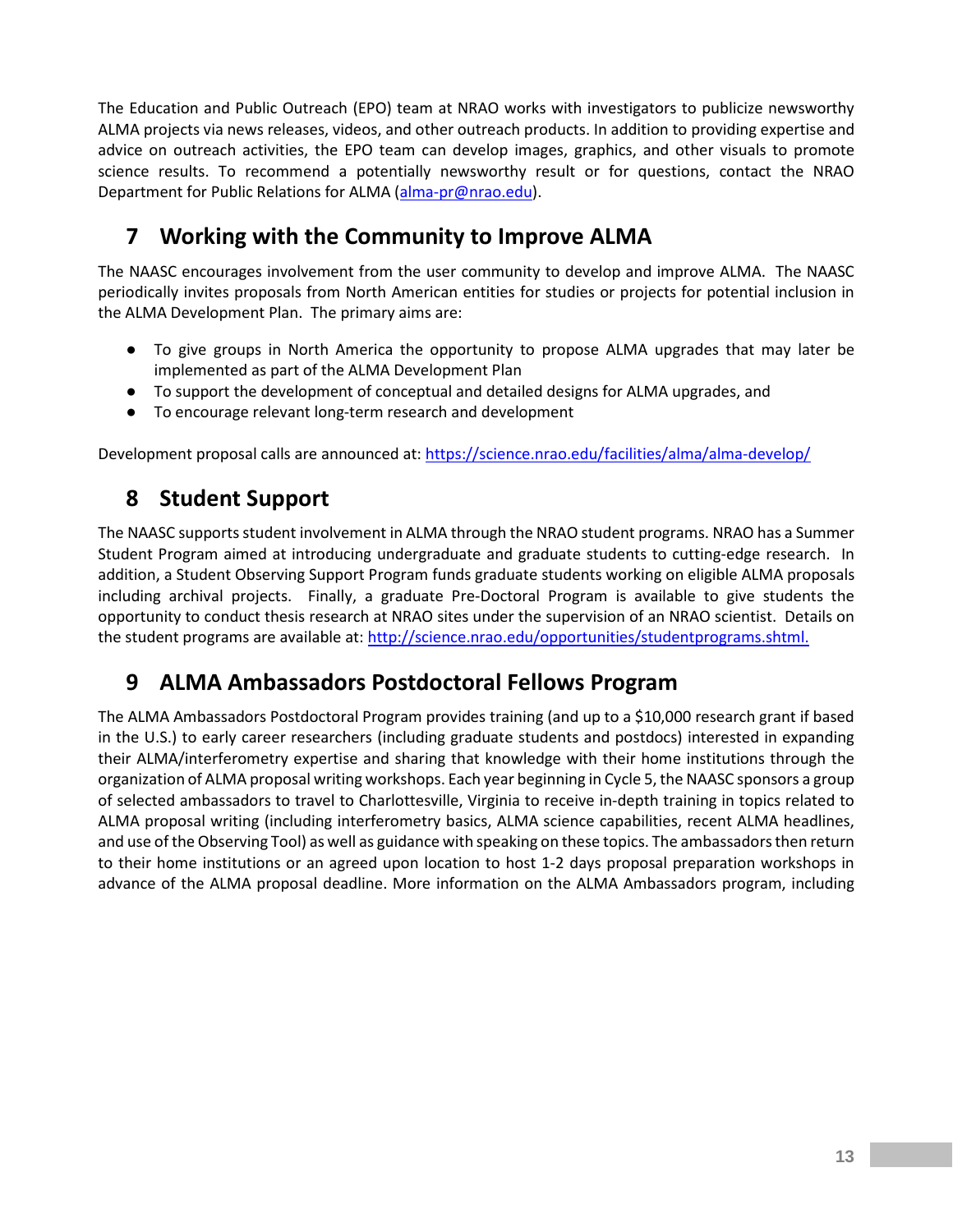upcoming deadlines, can be found here:



**The 2020 Cycle 8 ALMA Ambassadors from the NAASC**

[https://science.nrao.edu/facilities/alma/ambassadors-program.](https://science.nrao.edu/facilities/alma/ambassadors-program) The ALMA Ambassador program will also, for the first time, host data processing workshops aimed towards researchers interested in obtaining help with their own data or archival data.

# <span id="page-15-0"></span>**10 NAASC Participation and Initiatives in the Office of Diversity and Inclusion (ODI)**

The ODI National Astronomy Consortium (NAC - [https://science.nrao.edu/opportunities/student](https://science.nrao.edu/opportunities/student-programs/nac)[programs/nac\)](https://science.nrao.edu/opportunities/student-programs/nac) is a program that had its roots in the NAASC and is led by the National Radio Astronomy Observatory (NRAO) and Associated Universities Inc., (AUI) in partnership with the National Society of Black Physicists (NSBP), and a number of minority and majority universities to increase the numbers of students from underrepresented and underserved groups and those otherwise overlooked by the traditional academic pipeline into STEM or STEM-related careers. The National and International Non-Traditional Exchange (NINE - [go.nrao.edu/NINE\)](http://go.nrao.edu/NINE) Program is geared towards enticing the best and brightest, both nationally and internationally, into high quality programs designed to benefit the participant, each partnering location, and the radio astronomy community as a whole. Finally, NAASC staff actively participate in mentoring students participating in the Louis Stokes Alliance for Minority Participation (LSAMP - [https://lsamp.virginia.edu/\)](https://lsamp.virginia.edu/) program. The LSAMP program consists of 12 partner institutions, including the University of Virginia, and strives for diversification of the Science, Technology, Engineering, and Mathematics (STEM) workforce, with an emphasis on increasing the number of underrepresented minority students earning baccalaureate degrees and matriculating to graduate school. The LSAMP program targets early career undergraduates and work with staff on learning how to do scientific research, especially involving synergistic research between astronomy and chemistry, in an eight week summer program. The NAASC provides financial support for the NAC and NINE programs and supports NINE hubs around the world. The NAASC works very closely with ODI on best practice for inclusion of all staff and in supporting safe spaces [\(http://www.nrao.edu/policy/diversity.shtml\)](http://www.nrao.edu/policy/diversity.shtml). NAASC management and leadership all have "open door" policies especially when it comes to personnel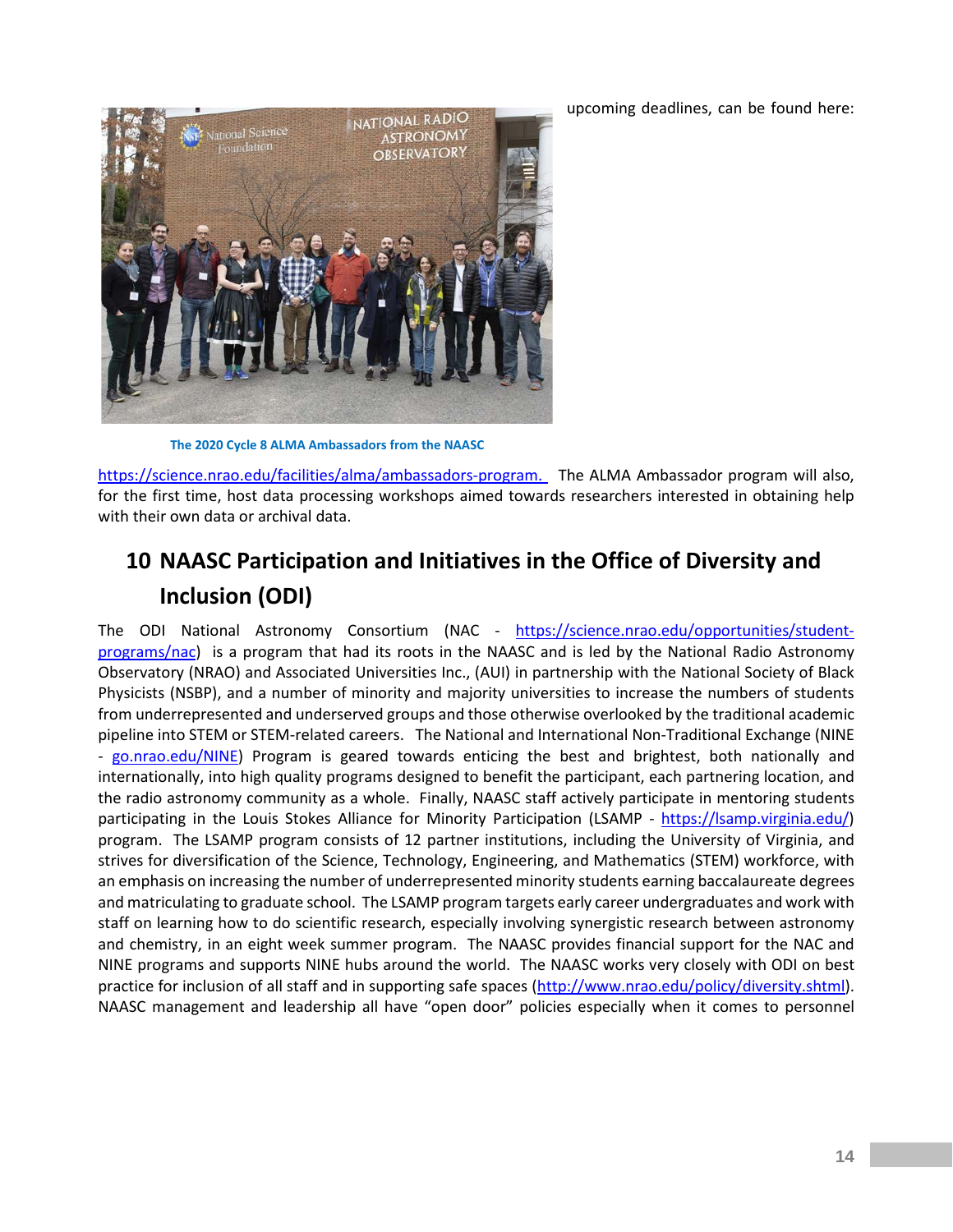issues. Finally, the NAASC is a major corporate sponsor of the International Symposium on Molecular Spectroscopy and sponsors new initiatives including the LGBTQIA+ reception.

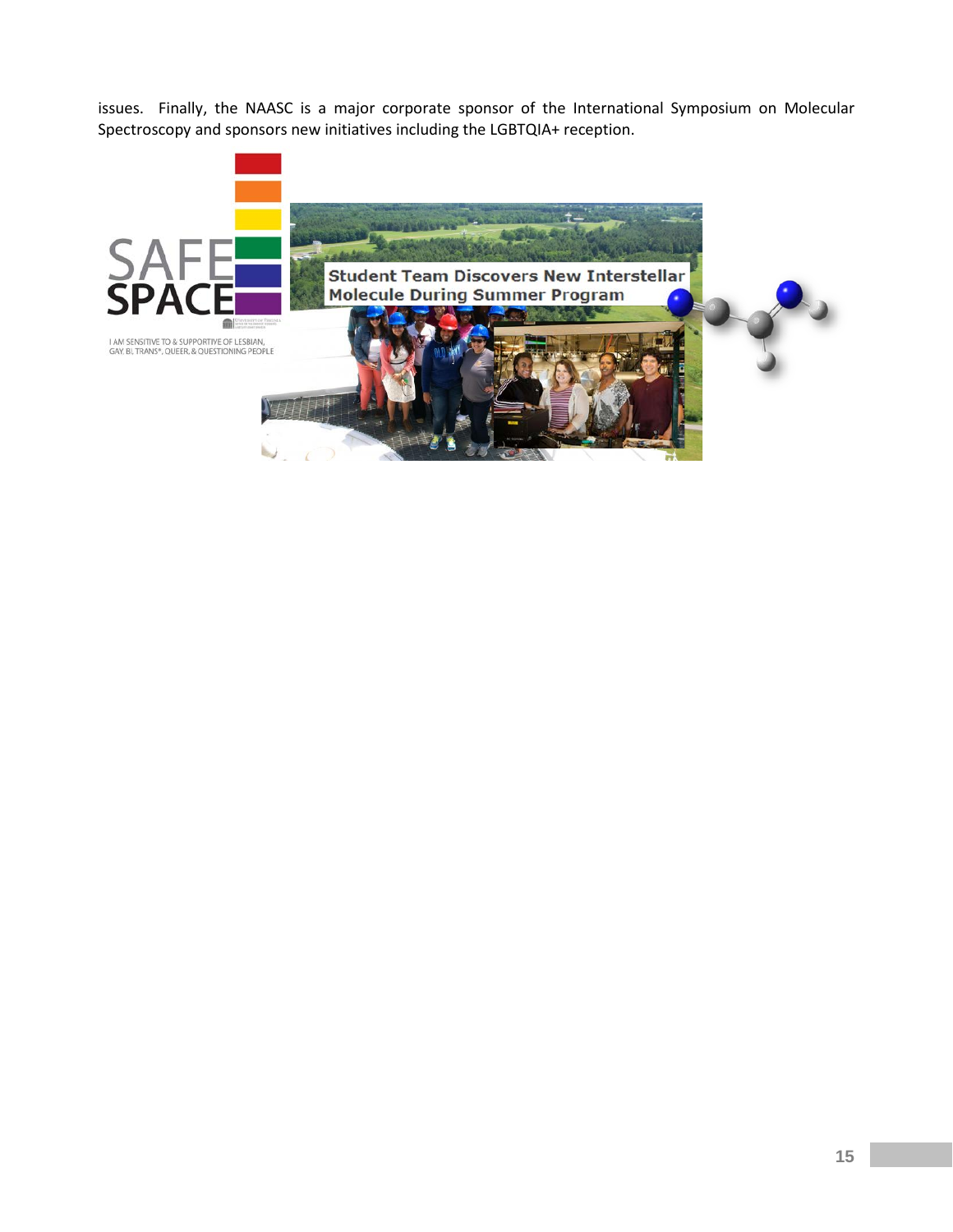# <span id="page-17-0"></span>**11 Addresses for the NAASC, NRC-HAA, and ASIAA**

The North American ALMA Science Center 520 Edgemont Rd. Charlottesville, VA 22903 USA

Phone: 434-296-0308 Directions: <https://science.nrao.edu/facilities/alma/>

National Research Council Herzberg Astronomy and Astrophysics 5071 West Saanich Road Victoria, BC V9E 2E7 Canada Phone: 250-363-6919 Directions: <http://www.nrc-cnrc.gc.ca/eng/about/directions/victoria.html>

Institute of Astronomy and Astrophysics, Academia Sinica. 11F of Astronomy-Mathematics Building, National Taiwan University No.1, Roosevelt Rd, Sec. 4 Taipei 10617, Taiwan, R.O.C.

Phone: +886-2-3365-2200 Directions: <http://www.asiaa.sinica.edu.tw/guide/transport.php>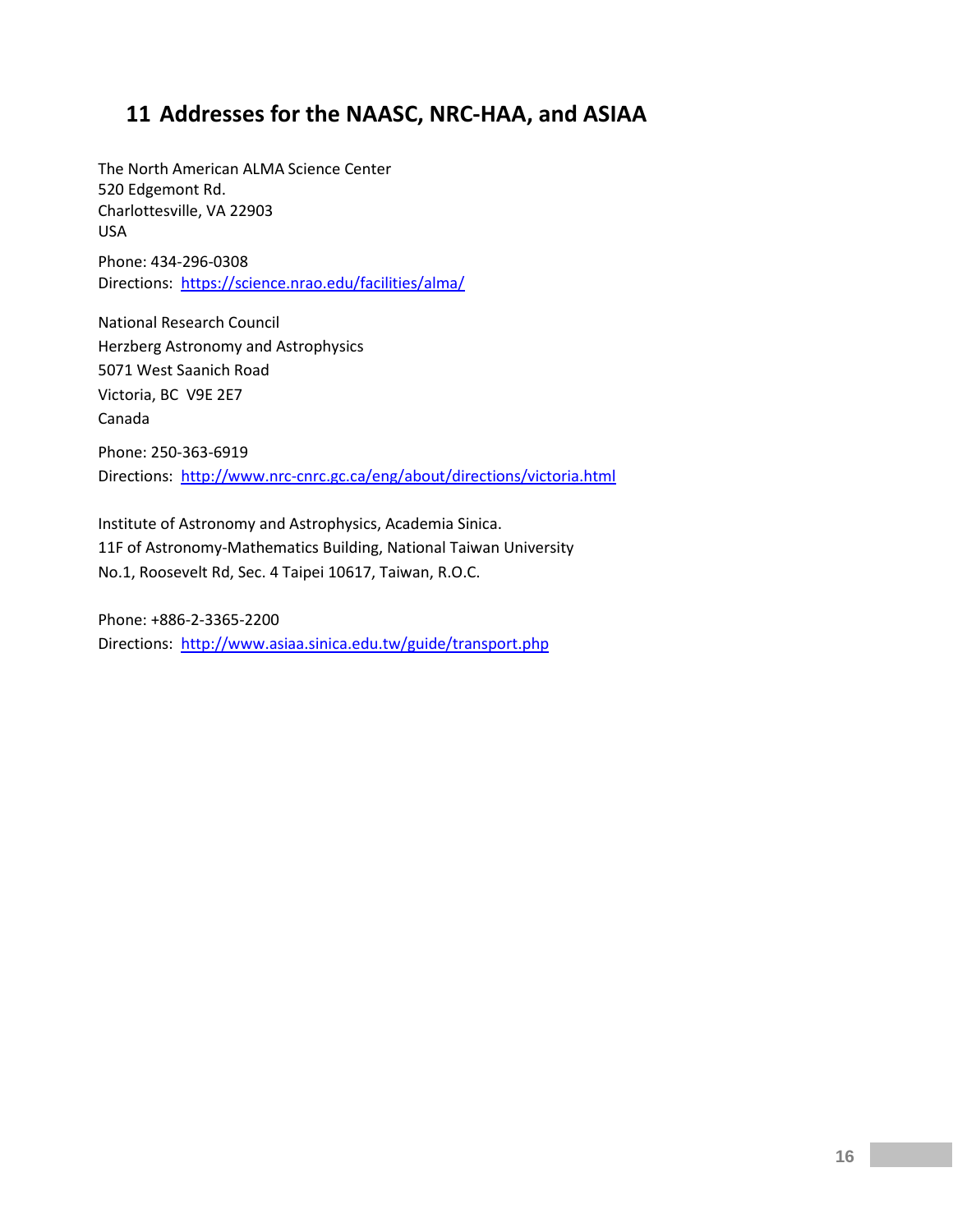<span id="page-18-0"></span>

## **Map of the Area near NRAO Headquarters and the NAASC**

**NRAO headquarters and the NAASC are located by the red marker labeled "A"**